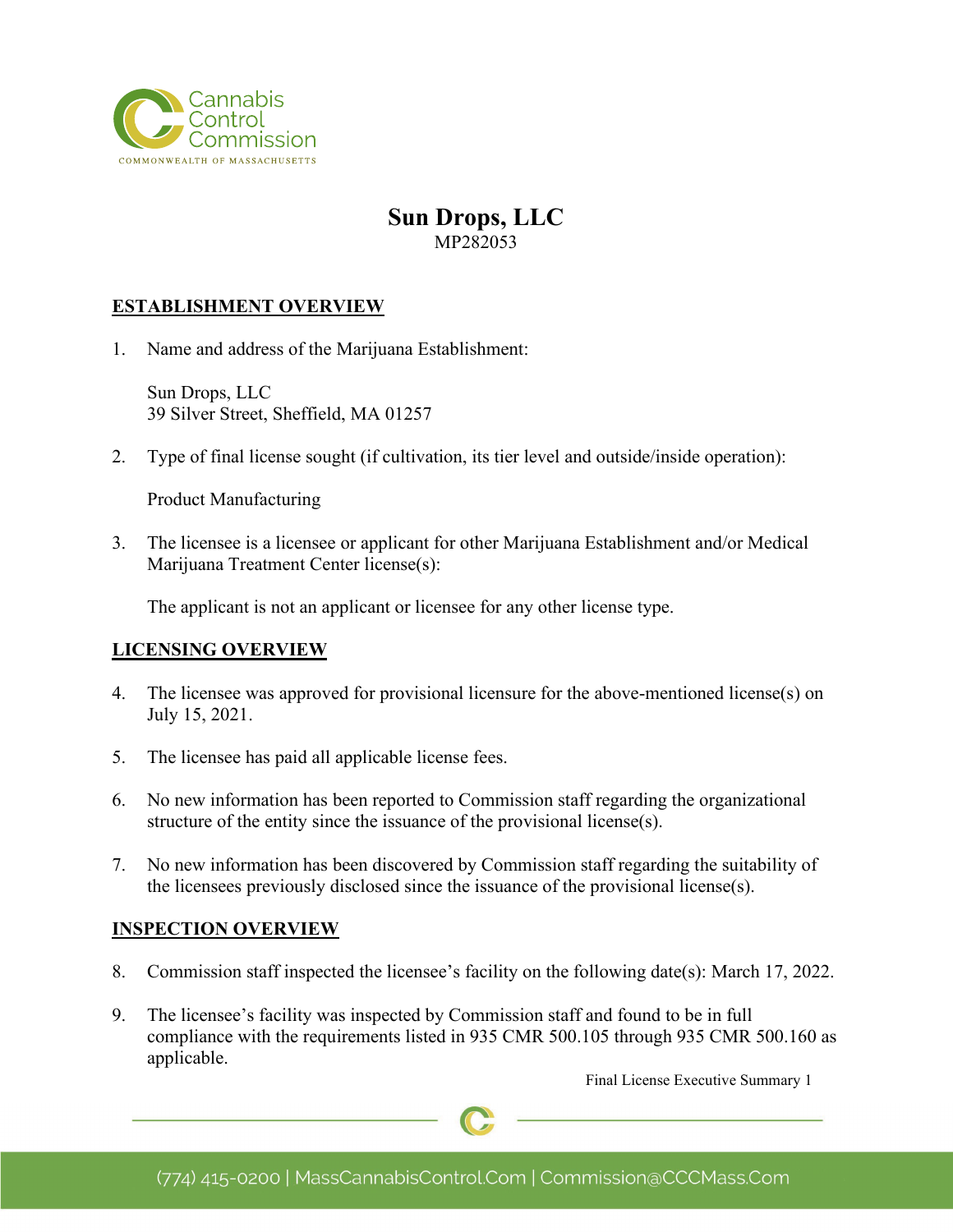- 10. No evidence was discovered during the inspection(s) that indicated the Marijuana Establishment was not in compliance with all applicable state laws and local bylaws or ordinances.
- 11. Specific information from Commission staff's inspection is highlighted below:
	- a. Security

Enforcement staff verified that all security-related requirements were in full compliance with Commission regulations. Some of the requirements verified include the following:

- i. The security of all entrances and exits;
- ii. Visitor procedures;
- iii. Limited access areas;
- iv. Verification of a primary and back-up security company;
- v. Presence of perimeter and duress alarms; and
- vi. All cameras complied with Commission requirements.
- b. Inventory and Storage

Enforcement staff verified that all inventory-related requirements were in full compliance with Commission regulations. Some of the requirements verified include the following:

- i. Secure storage of marijuana and marijuana products;
- ii. Sanitation and pest control measures; and
- iii. Inventory controls and procedures.
- c. Cultivation Operation

Not applicable.

d. Product Manufacturing Operation

Enforcement staff verified that all manufacturing-related requirements were in full compliance with Commission regulations. Some of the requirements verified include the following:

- i. Proposed product compliance; and
- ii. Safety, sanitation, and security of the area and products.
- e. Retail Operation

Not applicable.

f. Transportation

Final License Executive Summary 2